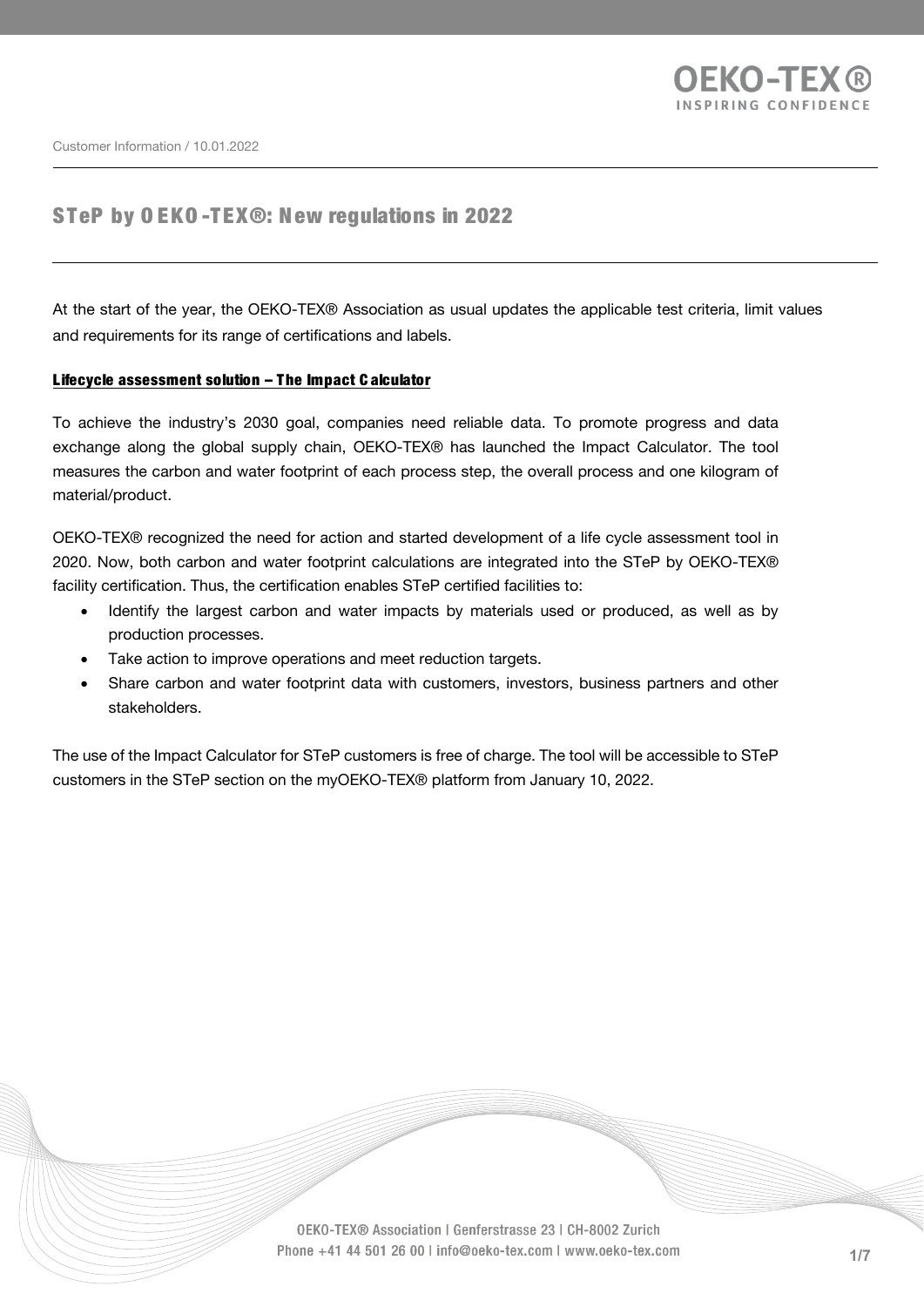

Due to increased sustainability requirements in the market, we see the need to reinforce our sustainability criteria in below modules. The following new regulations for STeP by OEKO-TEX® come into effect on April 1, 2022 after a three-month transition period:

### N ew Exclusion C riteria in STeP Standard in Annex 10

#### Environmental Performance:

#### 4.2.1 Purpose

The environmental performance of the facility shall be considered at all times and particular attention shall be paid to specific issues and objectives, that are listed under Chapter "4.2.1" in the Standard

#### 4.2.11 Prevention of accidental events that affect the environment

A dedicated facility emergency response team, which deals with all chemical and environmental pollution incidents, shall be assigned and trained regularly.

### Environmental and Energy Management:

#### 4.3.10.1 Performing an environmental assessment

The facility shall have procedures for recording all legal, regulatory and other policy requirements relating to the environmental aspects of the activities, products and services.

#### Social Responsibility:

#### 4.4.10 Grievance Mechanism

The facility shall implement a formal communication system that includes an internal grievance system with a procedure where workers can communicate their complaints to the responsible person within the facility (e.g. complaints box). The system shall include corrective actions describing types of complaints, analysis, remediation and actions taken.

#### 4.4.10 Grievance Mechanism

Additionally to the internal grievance mechanism the facility shall provide a mechanism to all workers where they can communicate their complaints externally.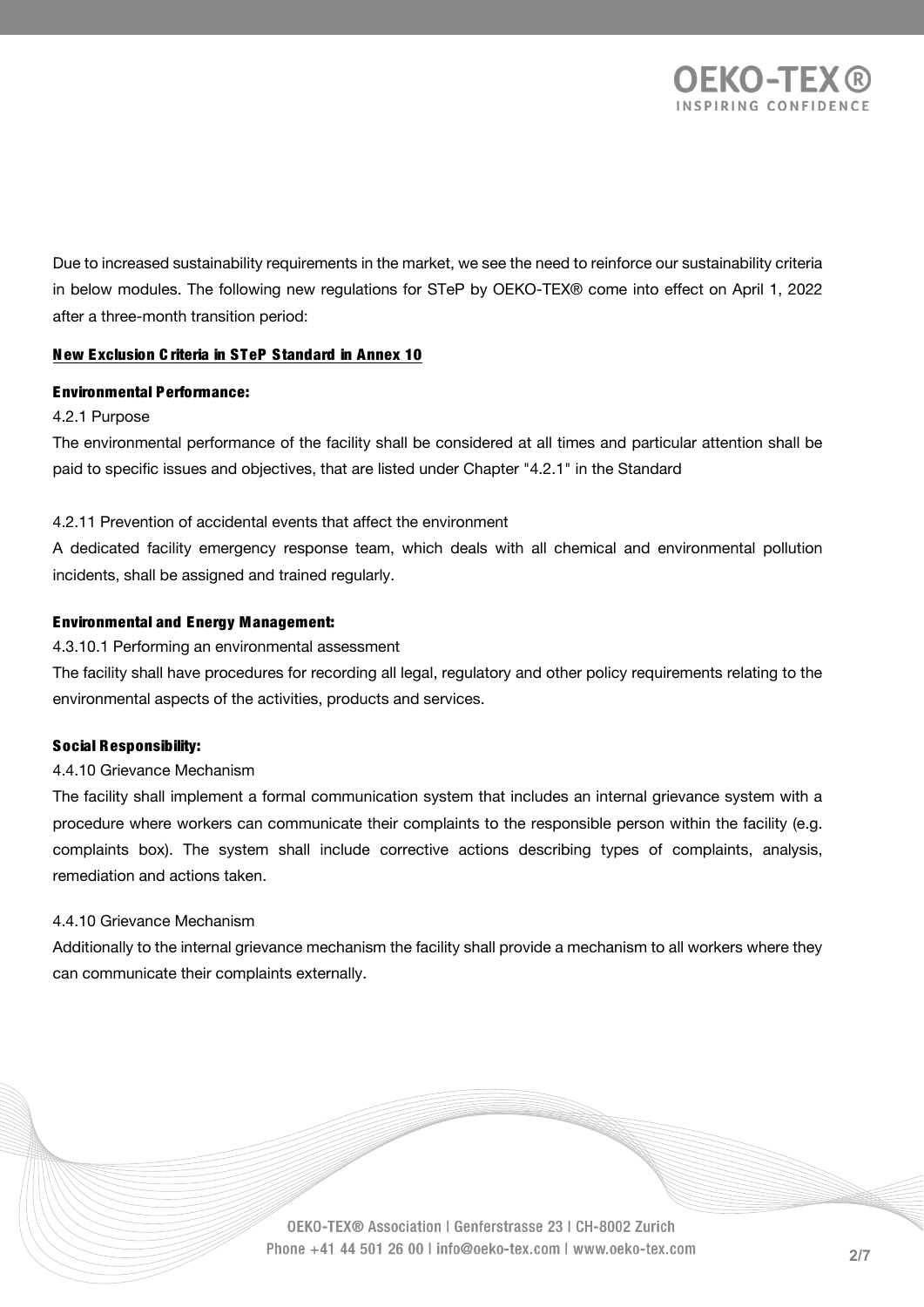

### 4.4.3 Social Responsibility Management System

An internal list of all officially submitted complaints and their solutions/corrective measures shall be in place.

### 4.4.12 Harassment and abuse

An anonymous complaints system for eliminating harassment and abuse shall be in place. A designated trusted person shall be made available to review anonymous complaints from workers.

#### 4.4.8 Employment relationship

Employees including subcontracted workers and home workers shall receive a written employment contract.

### Q uality Management:

4.5.10 Risk Management A risk assessment shall be carried out in regular intervals.

#### H ealth and Safety:

#### 4.6.2.7 Heat stress (workplace conditions)

If there is any risk related to heat stress in hot environments, measures shall be defined and introduced in the form of adequate clothing, regulated working hours with defined breaks, ventilation of rooms and, if possible, air conditioning of rooms.

#### 4.6.3.2 Incidents

Emergency and evacuation training sessions shall be held every three years at minimum.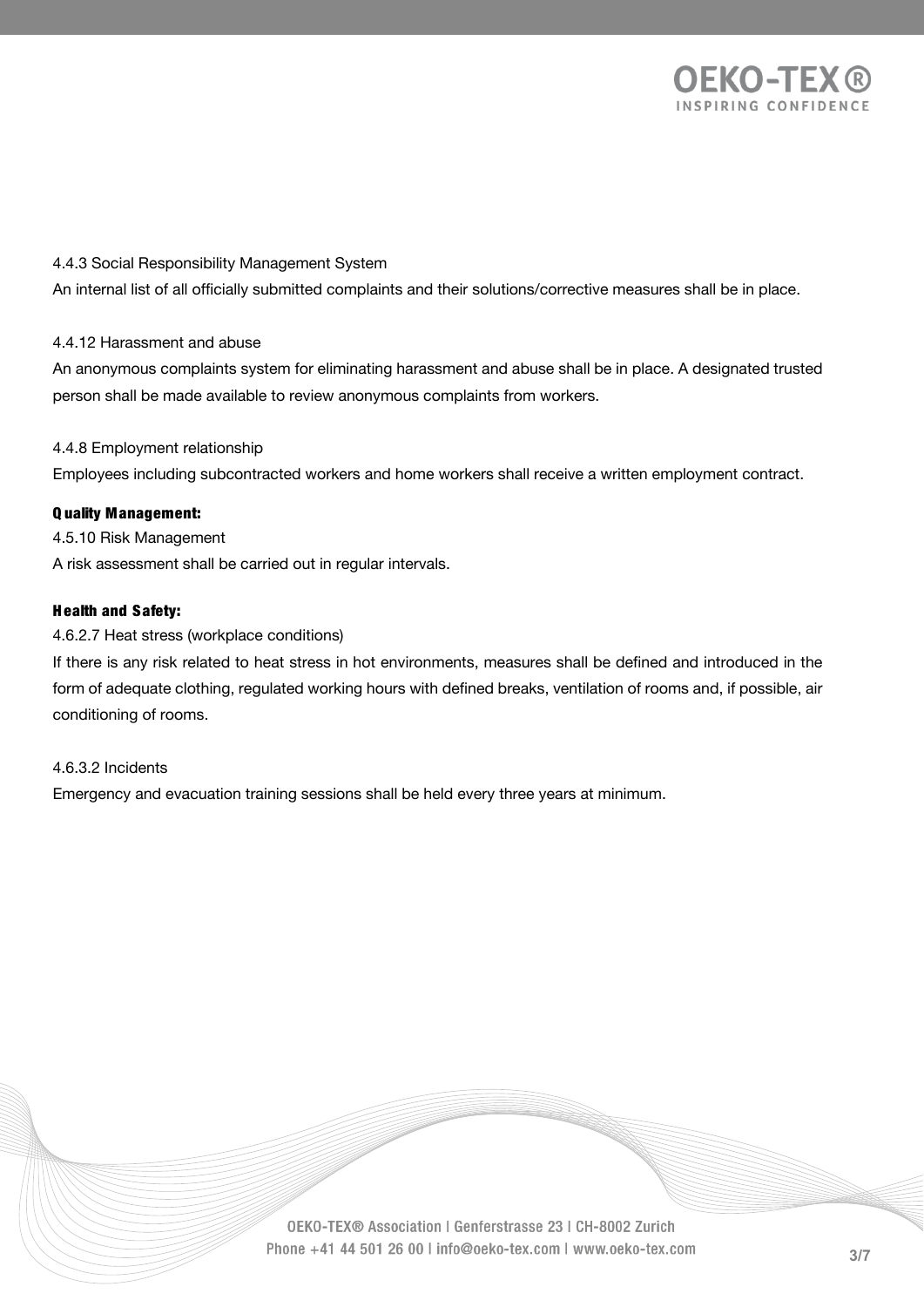

### 4.6.3.2. Incidents

Emergency equipment shall be inspected annually to ensure that it is functional and freely accessible all times

### 4.6.5 Records/documentation

The management shall define and document a chart of all the employees responsible for health and safety that identifies at least the following positions: department manager, health and safety manager, person responsible for emergencies, fire extinguishing equipment and first aid, operational health and safety physician and the workers' representative for operational health and safety.

### 4.6.4 Risk assessment

The identification of risks in the area of health and safety serves the overall safety of the facility and highlights the areas in which safety measures must be taken and reinforced. Potential aspects that shall be considered of a risk assessment are defined in 4.6.4.

#### 4.6.6. Compliance

The facility shall establish a procedure for identifying and assessing the applicable legal and other health and safety requirements, as well as periodically assess the compliance with these requirements.

### New Substance Additions to the STeP by O EKO -TEX® C hemical List in Annex 3:

### MRSL Group: 4. Hazardous colorants

If Michlers Ketone/Base is present than more than  $\geq 0.1$  %:

- C.I. Solvent Blue 4 (CAS 6786-83-0) no testing required for wastewater
- C.I. Solvent Violet 8 (CAS 561-41-1) no testing required for wastewater
- C.I. Basic Violet 3 (CAS 548-62-9) testing required for wastewater

Reason: The substances were added to the list of SVHCs and might be found in textile and leather chemicals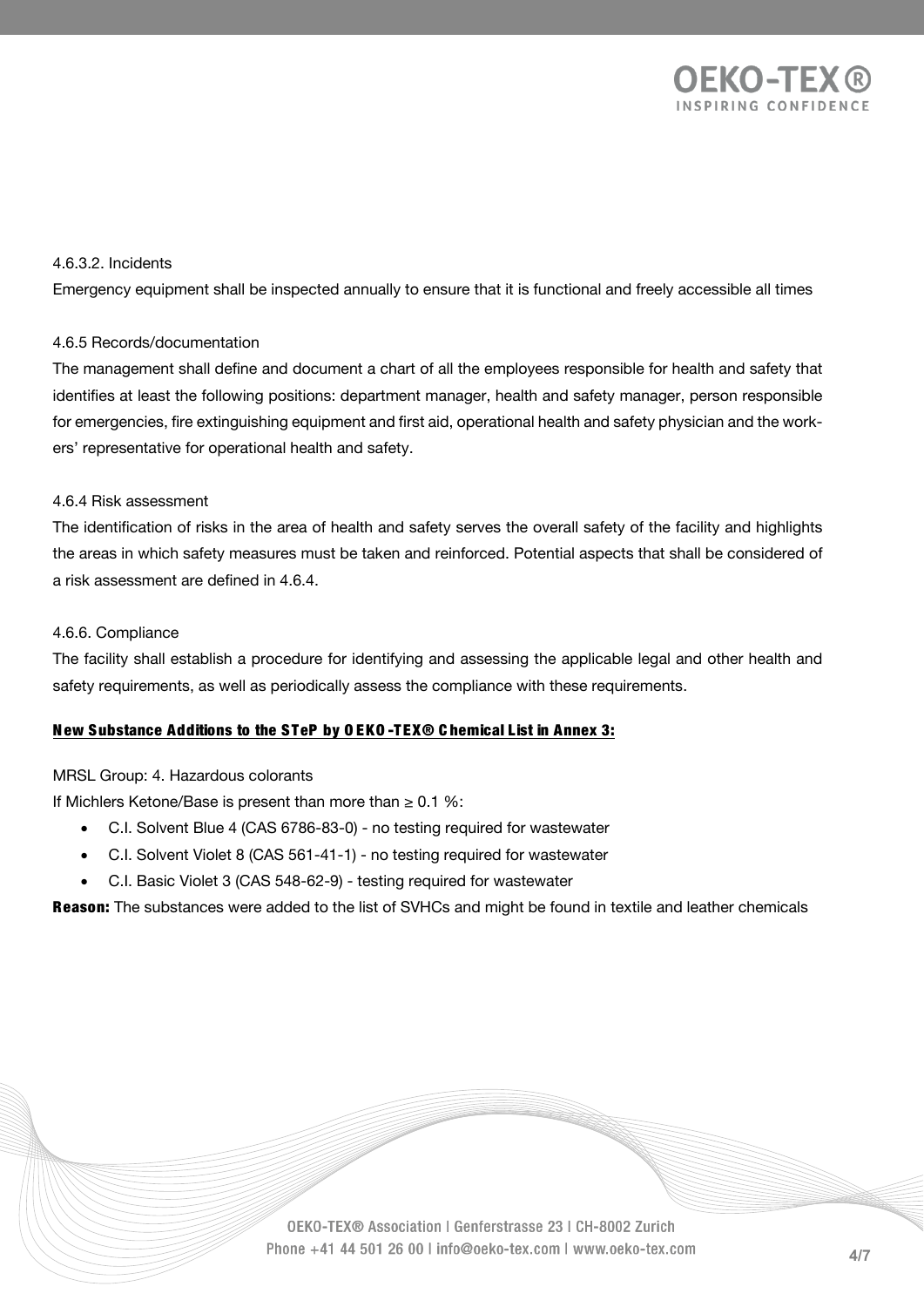

MRSL Group: 13. Surfactants, wetting agents (other than APEO's)

• EDTA (CAS 60-00-4) changed to "various"

**Reason:** more CAS numbers can be represented

MRSL Group: 14. Other substances

• Bisphenol B (P) (CAS 77-40-7)

Reason: The substance was added to the list of SVHCs and might be found in textile and leather chemicals

MRSL Group: 14. Other substances

- Addition of footnote to titanium dioxide (TiO2) for particles of respirable size (CAS 1317-70-0; 1317-80- 2)
- Particles of respirable size are prevalent if  $\geq 1\%$  w/w of particles within the powder have a size of < 10 µm

### STeP Limit Values for Wastewater Testing

Some limit values for facilities with direct discharge are getting a bit more stringent. The transition period to fulfill the new limit values will be until 2023.

Reason: ease the process for our customers and work towards an industry alignment we successfully updated the limits for wastewater testing in collaboration with ZDHC.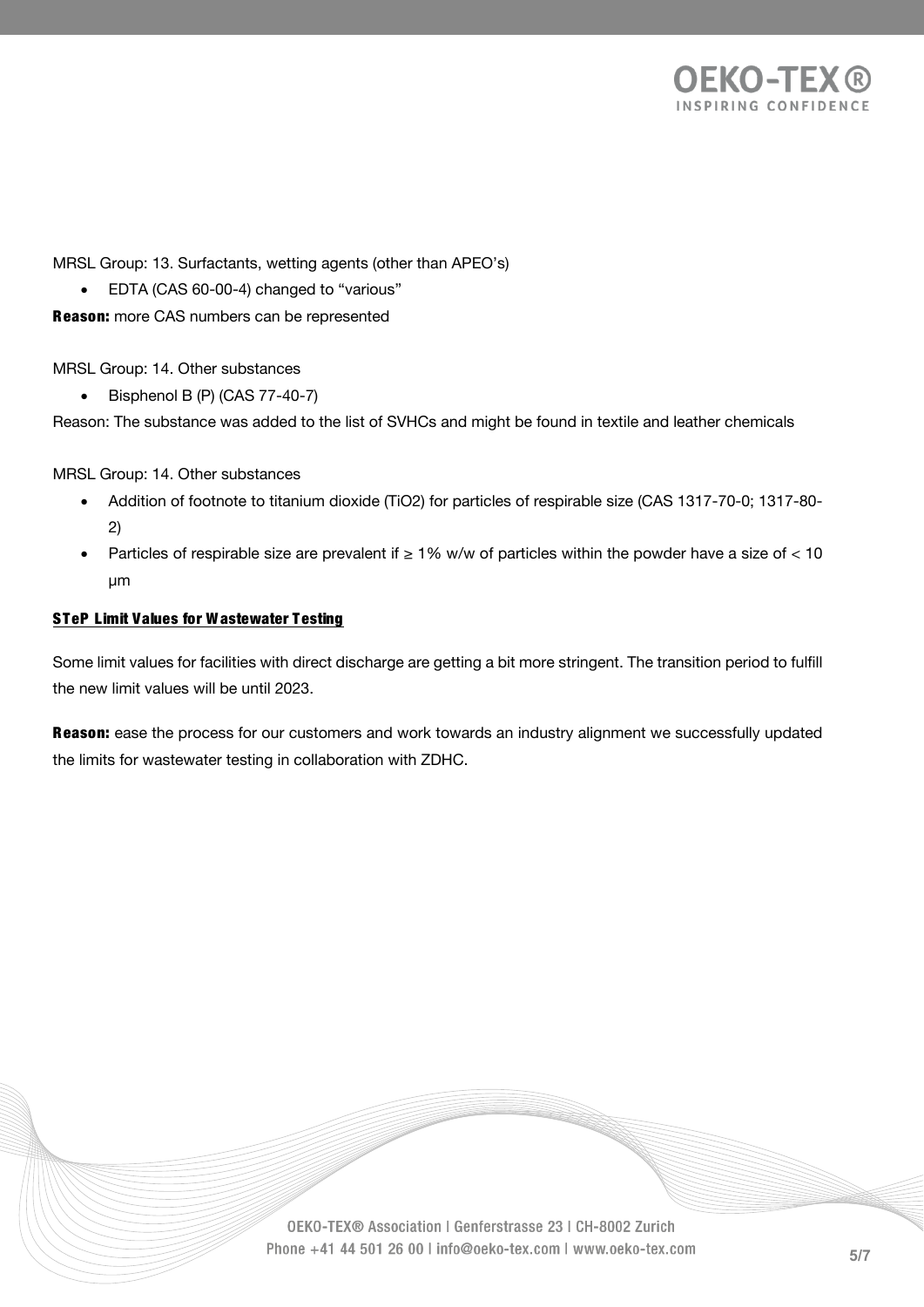| Parameter                                   |                      |      | Minimum | Advanced<br>Fortschrittlich | <b>Excellent</b><br>Hervorragend |
|---------------------------------------------|----------------------|------|---------|-----------------------------|----------------------------------|
| Colour / spectral absorption coefficient at | 436 nm               | lm-1 |         |                             |                                  |
|                                             | 525 nm               | lm-1 |         |                             |                                  |
|                                             | 620 nm               | lm-1 |         |                             |                                  |
| Biochemical oxygen demand BOD5 (as O2)      |                      |      | k30     | 15                          |                                  |
| Phosphor total as P                         | mg/l                 |      | 0.5     | 0.1                         |                                  |
| Total suspended solids                      | mg/l                 | 50   | 25      | ŀ10                         |                                  |
| Coliform                                    | lbacteria/1<br>00ml] | 400  | 100     | 25                          |                                  |
| Cyanide                                     | mg/l                 | 0.2  | 0.1     | 0.05                        |                                  |
| Sulphides (as S2)                           | mg/l                 | 0.5  | 0.25    | 0.1                         |                                  |
| Sulfite                                     |                      |      |         |                             | 0.2                              |

## Adapted limit values for wastewater effluents – direct discharge in Annex 5 (5.1)

### MRSL Parameter listed in Annex 3

| Substance        | CAS No.             | <b>MRSL</b> | Wastewater          |                    | Sludge              |                    |
|------------------|---------------------|-------------|---------------------|--------------------|---------------------|--------------------|
|                  |                     |             | <b>Limit Values</b> | Reporting<br>Limit | <b>Limit Values</b> | Reporting<br>Limit |
| Antimony<br>(Sb) | 7440-36-0<br>et al. | Χ           | 100                 |                    | Testing<br>required | 2                  |
| Silver (Ag)      | 7440-22-4<br>et al. | Χ           | 100                 |                    | Testing<br>required | ∩                  |

# New wastewater sampling points defined in the STeP Standard in Annex 5:

To ease the process for our customers and work towards an industry alignment we successfully updated the sampling points for wastewater testing in collaboration with ZDHC

- Sampling points are now defined in the Standard under 5.1.1 and 5.2.1. and aligned with the requirements of ZDHC
- The sampling point for facilities, with direct and indirect discharge, will be different and are aligned with ZDHC. The testing parameter remain the same.